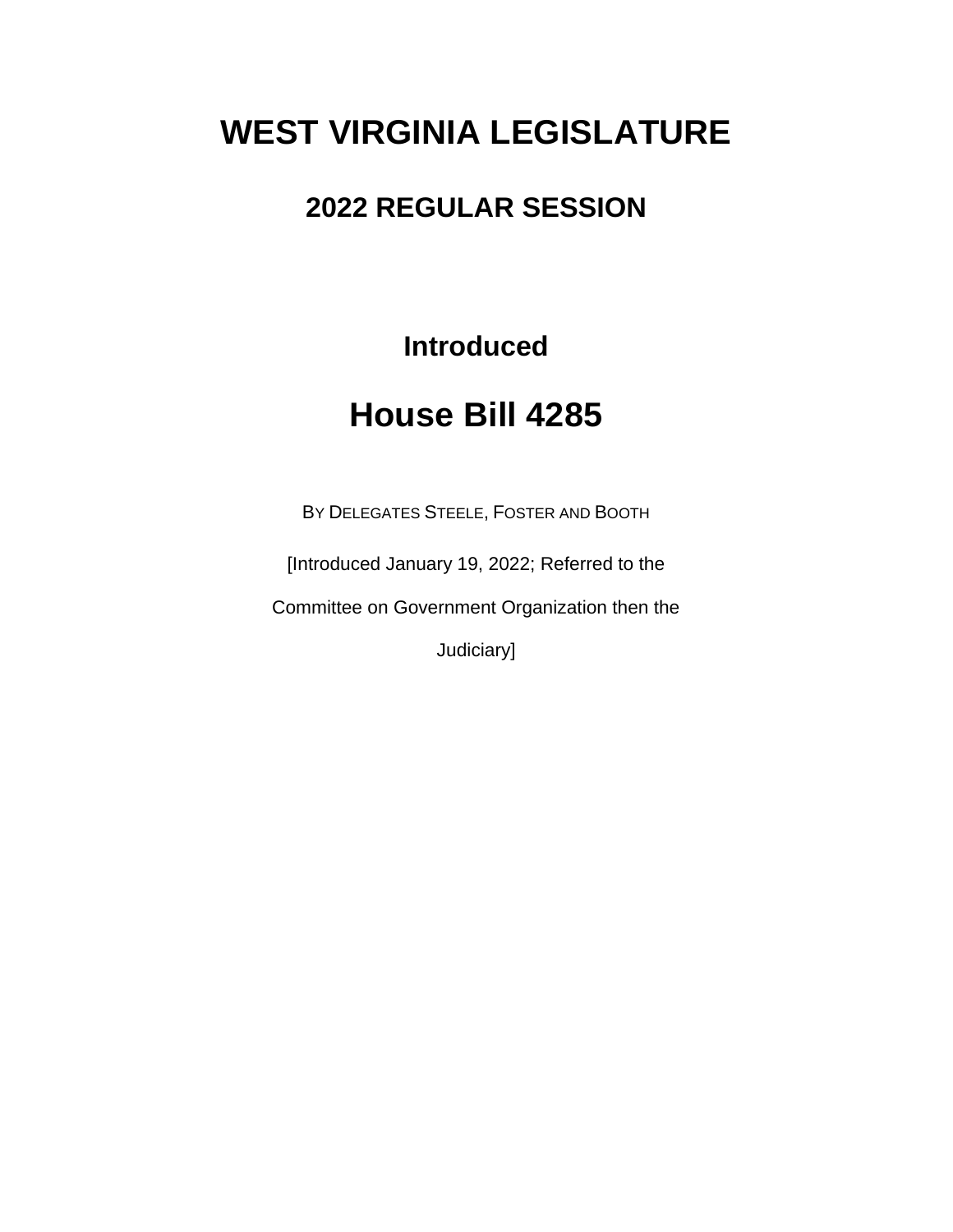A BILL to amend and reenact §30-38-10, and §30-38-11 of the Code of West Virginia, 1931, as amended, all relating to real estate appraiser licensing board requirements; prohibiting persons serving as expert witnesses from participating in any decision regarding disciplinary action; requiring the board provide applicants a written statement when the applicant's request for a license is denied; requiring the board send a written statement in 15 calendar days of its decision to deny an applicant's license or renewal request; setting forth content and mailing requirements for the board's written statement; requiring the board offer guidance on certain issues relating to nonconformity of Uniform Standards of Professional Appraisal Practice when submitted to the board; providing for 60 days for an applicant to cure any nonconformity to the standards; and other technical modifications.

*Be it enacted by the Legislature of West Virginia:*

### **ARTICLE 38. THE REAL ESTATE APPRAISER LICENSING AND CERTIFICATION ACT.**

#### **§30-38-10. Civil liability for board members; liability limitations of professionals reporting to board.**

 (a) Members of the board will be immune from individual civil liability for actions taken in good faith and without malice, within the scope of their duties as board members.

 (b) Any person licensed or certified by this board who reports or otherwise provides evidence of violations of this article or the board's rules by another person engaging in real estate appraisal activity to the board, is not liable for making the report if it is made without malice and in the reasonable belief that the report is warranted by the facts known to him or her at the time.

- (c) Any person may serve as an expert witness; however, a person serving as an expert
- witness cannot participate in, vote on, or otherwise make any decisions regarding disciplinary
- proceedings or actions against an appraiser licensed by the board.

#### **§30-38-11. Applications for license or certification; renewals.**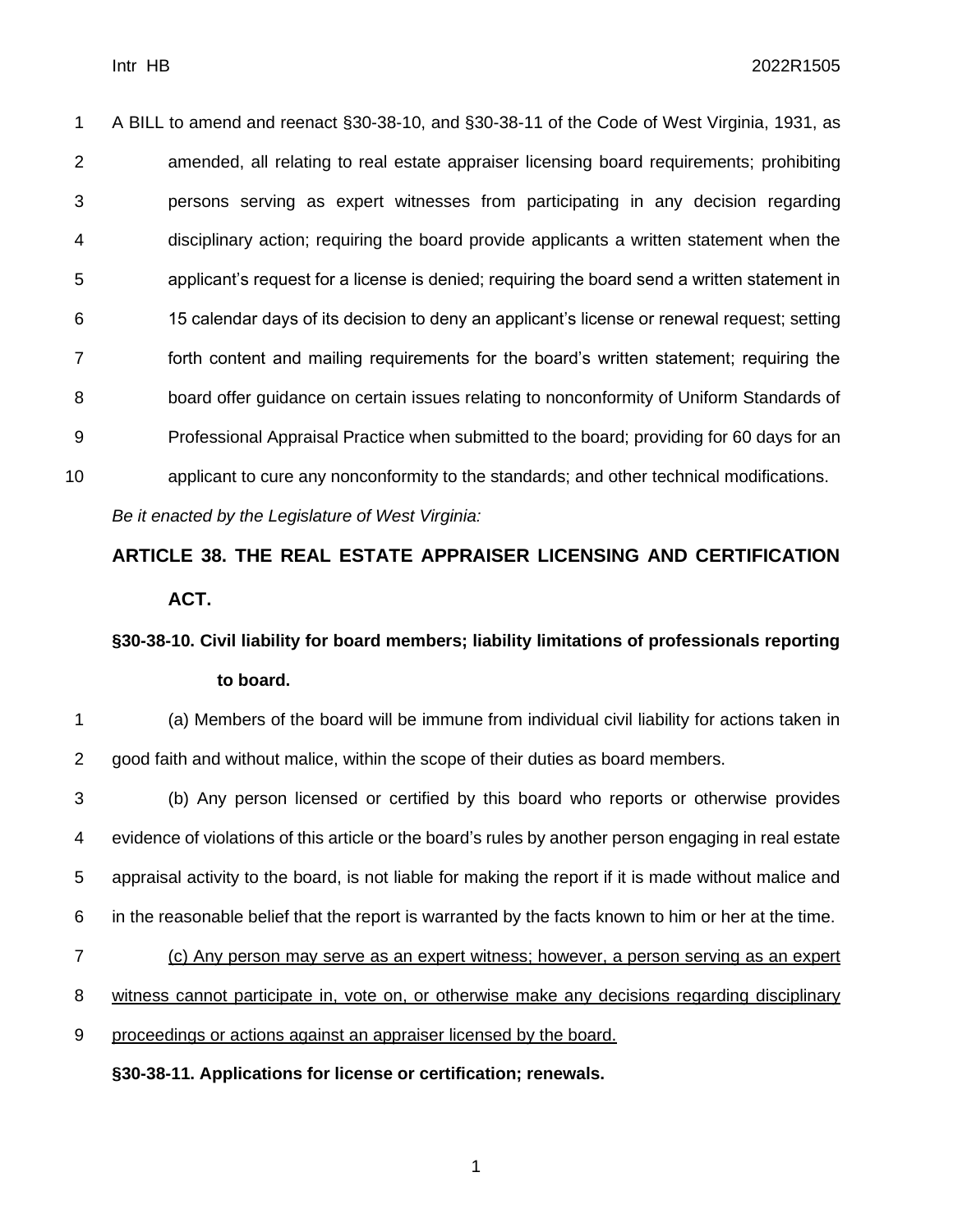(a) An individual who desires to engage in real estate appraisal activity in this state shall 2 make application for a license, in writing, in a form as the board may prescribe. In addition to any other information required, the applicant's Social Security number will be recorded on the application

 (b) To assist the board in determining whether grounds exist to deny the issuance of a license to an applicant, the board may require the fingerprinting of every applicant for an original license.

 (c) The payment of the appropriate fee must accompany all applications for original certification and renewal of certification and all applications to take an examination.

 (d) At the time of filing an application for original certification or for renewal of certification, each applicant shall sign a pledge to comply with the standards of professional appraisal practice 12 and the ethical rules to be observed by an appraiser. Each applicant shall also certify that he or she understands the types of misconduct, as set forth in this article, for which disciplinary proceedings may be initiated.

 (e) To obtain a renewal of license or certification under this article, the holder of a current license or certification shall make application and pay the prescribed fee to the board no earlier than 120 days nor later than 30 days prior to the expiration date of the current license or certification. Each application for renewal must be accompanied by evidence in the form prescribed by the board that the applicant has completed the continuing education requirements for renewal specified in this article and the board's rules.

 (f) If the board determines that an applicant for renewal has failed to meet the requirements for renewal of license or certification through mistake, misunderstanding, or circumstances beyond the control of the applicant, the board may extend the term of the applicant's license or certification for a period not to exceed six months upon payment by the applicant of a prescribed fee for the extension. If the applicant for renewal of license or certification satisfies the requirements for renewal during the extension period, the beginning date of his or her renewal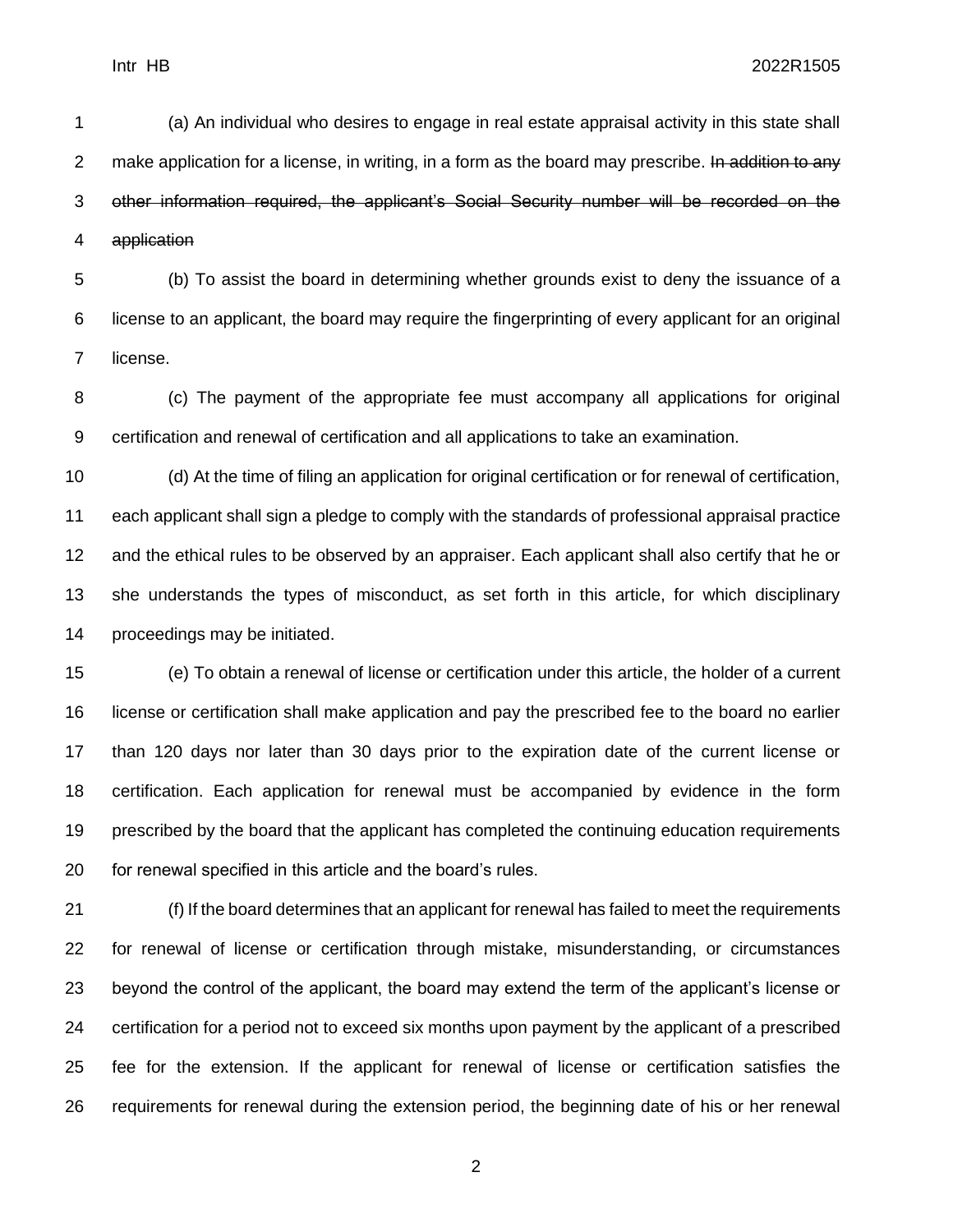Intr HB 2022R1505

 license or certificate shall be the day following the expiration of the certificate previously held by the applicant.

 (g) If a state licensed or certified real estate appraiser under this article fails to renew his or her license or certification prior to its expiration or within any period of extension granted by the board pursuant to this article, the applicant may obtain a renewal of his or her license or certification by satisfying all of the requirements for renewal and filing an application for renewal, accompanied by a late renewal fee, within two years of the date that his or her license or certification expired.

 (h) The board may deny the issuance or renewal of a license or certification for any reason enumerated in this article or in the rules of the board, or for any reason for which it may refuse an initial license or certification.

 (i)(1) If the board denies issuance of a renewal of a license or certification or denies an initial license or certification application the board must provide a written statement to the applicant for an initial license or certification or applicant for a renewal of a license or certification, clearly describing what qualifications or requirements the applicant or renewal applicant failed to meet for his or her license or certificate.

 (2) The board must provide this statement to an initial applicant or a renewal applicant within 15 calendar days of its decision to deny licensure or certification. The board may send its statement through United States mail service, electronic mail service, or both to ensure it reaches the applicant or renewal applicant.

 (3) If the basis for the denial is due to submitted appraisals failing to conform to the Uniform Standards of Professional Appraisal Practice (USPAP), the board must provide written guidance to the applicant describing, in detail, each aspect of each submitted appraisal that does not conform to USPAP and the corrective action necessary to remedy nonconformity. The board shall provide 60 days to the applicant to remedy any nonconformity. The applicant must resubmit any 52 corrected appraisals on or before the  $60<sup>th</sup>$  day and the board shall reevaluate the appraisals only